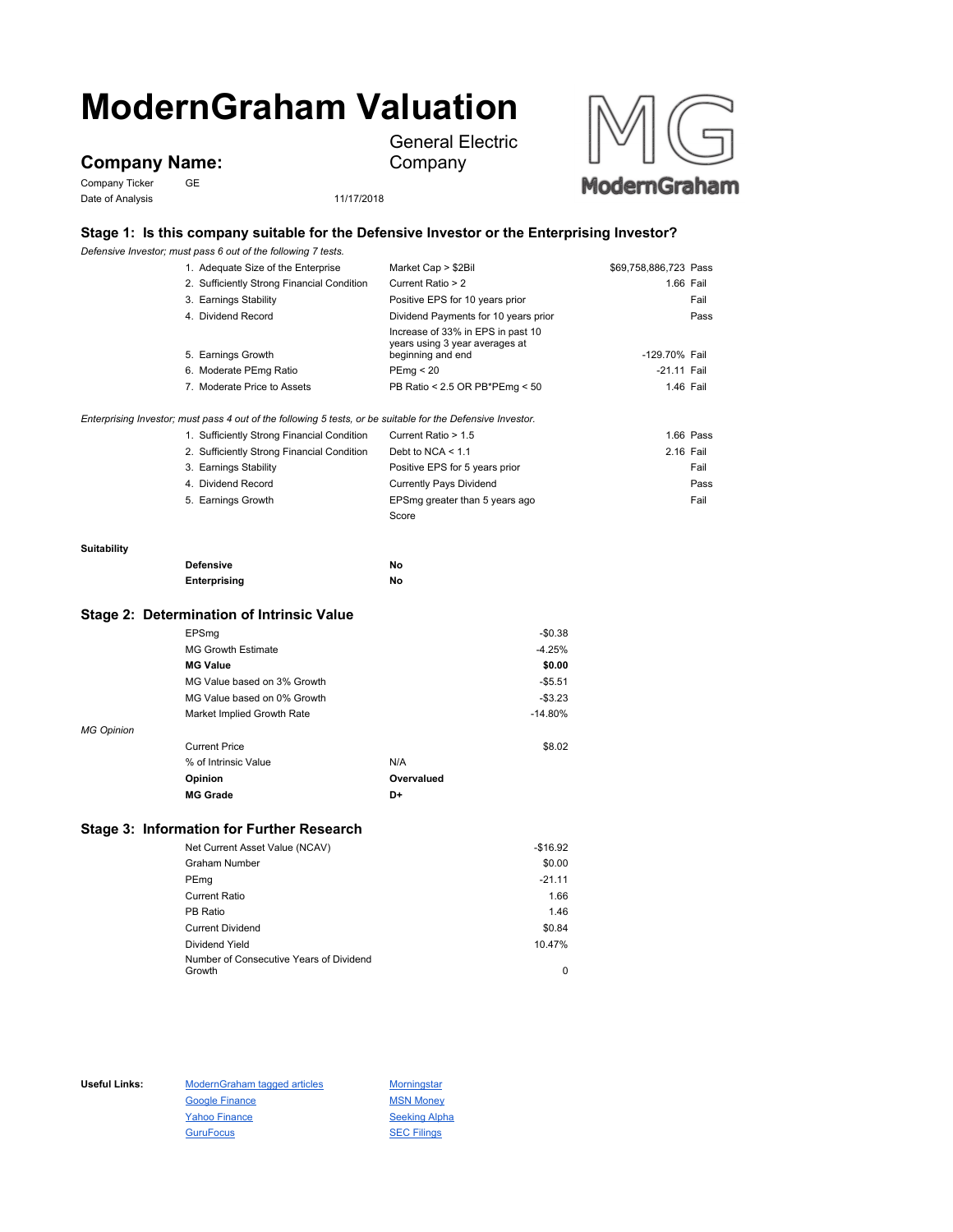| <b>EPS History</b> |          | <b>EPSmg History</b>                 |                   |
|--------------------|----------|--------------------------------------|-------------------|
| Next Fiscal Year   |          |                                      |                   |
| Estimate           |          | -\$1.15 Next Fiscal Year Estimate    | $-$0.38$          |
| Dec2017            | $-$0.72$ | Dec2017                              | \$0.16            |
| Dec2016            | \$0.89   | Dec2016                              | \$0.69            |
| Dec2015            | $-$0.62$ | Dec2015                              | \$0.70            |
| Dec2014            | \$1.50   | Dec2014                              | \$1.33            |
| Dec2013            | \$1.27   | Dec2013                              | \$1.22            |
| Dec2012            | \$1.29   | Dec2012                              | \$1.22            |
| Dec2011            | \$1.23   | Dec2011                              | \$1.27            |
| Dec2010            | \$1.06   | Dec2010                              | \$1.39            |
| Dec2009            | \$1.01   | Dec2009                              | \$1.60            |
| Dec2008            | \$1.72   | Dec2008                              | \$1.87            |
| Dec2007            | \$2.17   | Dec2007                              | \$1.89            |
| Dec2006            | \$2.00   | Dec2006                              | \$1.71            |
| Dec2005            | \$1.57   | Dec2005                              | \$1.54            |
| Dec2004            | \$1.64   | Dec2004                              | \$1.50            |
| Dec2003            | \$1.51   | Dec2003                              | \$1.39            |
| Dec2002            | \$1.41   | Dec2002                              | \$1.29            |
| Dec2001            |          | \$1.37 Balance Sheet Information     | 9/1/2018          |
| Dec2000            |          | \$1.27 Total Current Assets          | \$116,783,000,000 |
| Dec1999            |          | \$1.07 Total Current Liabilities     | \$70,517,000,000  |
| Dec1998            |          | \$0.93 Long-Term Debt                | \$99,759,000,000  |
|                    |          | <b>Total Assets</b>                  | \$311,691,000,000 |
|                    |          | Intangible Assets                    | \$79,214,000,000  |
|                    |          | <b>Total Liabilities</b>             | \$263,854,000,000 |
|                    |          | Shares Outstanding (Diluted Average) | 8,694,000,000     |